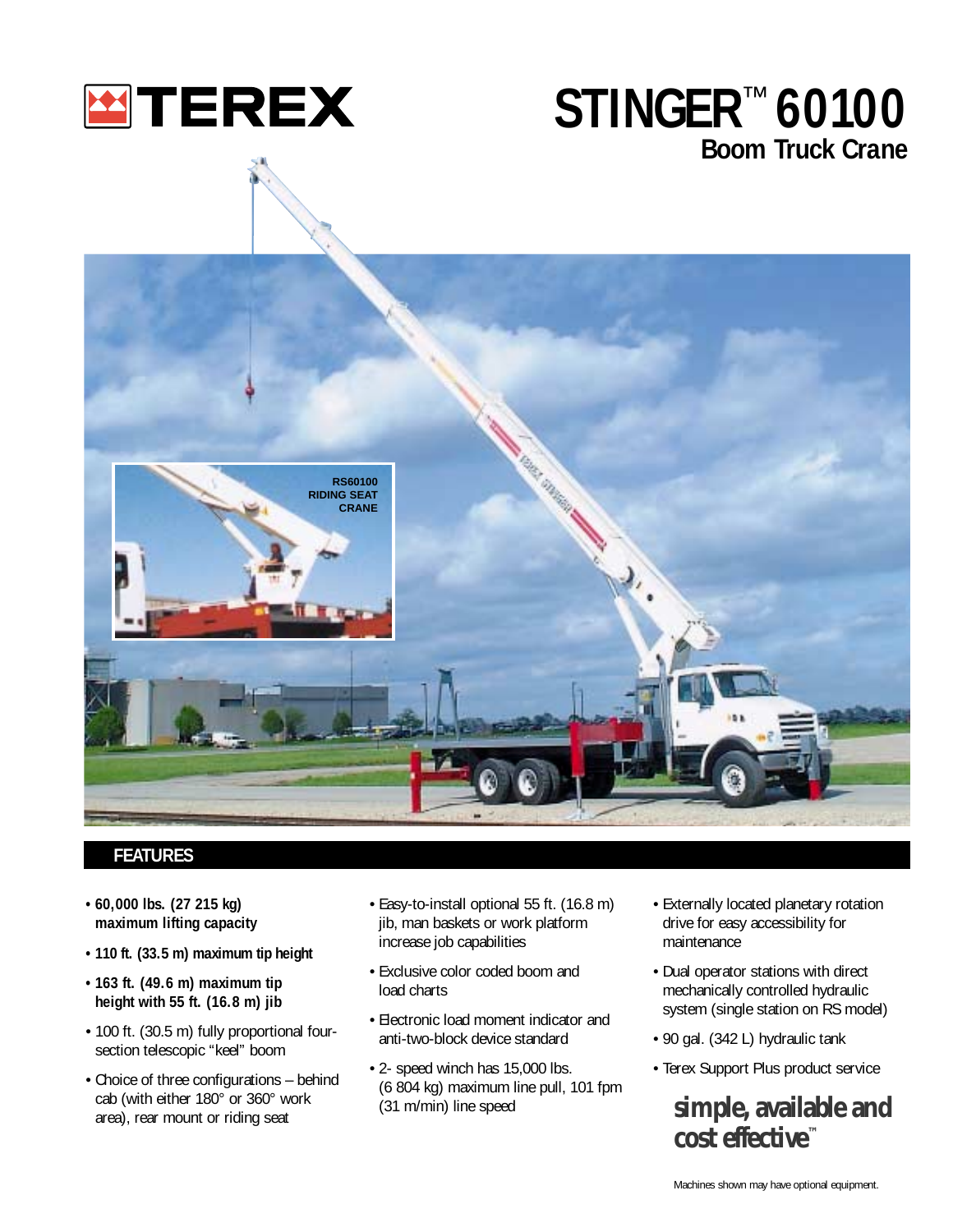# **Load Ratings (Pounds) for 360° Full Capacity Work Area with Outriggers Extended and Optional Front Stabilizer**

|                                | <b>BOOM LENGTH</b>                                                           |                        |                                         |                               |                                                       |                                |                                                       |                                      |                                                       |                               |                                                       |                                      |
|--------------------------------|------------------------------------------------------------------------------|------------------------|-----------------------------------------|-------------------------------|-------------------------------------------------------|--------------------------------|-------------------------------------------------------|--------------------------------------|-------------------------------------------------------|-------------------------------|-------------------------------------------------------|--------------------------------------|
|                                |                                                                              | 30.5 FT                |                                         | 44 FT                         |                                                       | 58 FT                          |                                                       | <b>72 FT</b>                         |                                                       | 86 FT                         |                                                       | 100 FT                               |
| OPFR.<br><b>RADIUS</b><br>(FT) | LOADED<br><b>BOOM</b><br>ANGLE<br>(DEG)                                      | LOAD<br>RATING<br>(LB) | LOADED<br><b>BOOM</b><br>ANGLE<br>(DEG) | LOAD<br><b>RATING</b><br>(LB) | <b>LOADED</b><br><b>BOOM</b><br><b>ANGLE</b><br>(DEG) | LOAD.<br><b>RATING</b><br>(LB) | <b>LOADED</b><br><b>BOOM</b><br><b>ANGLE</b><br>(DEG) | <b>LOAD</b><br><b>RATING</b><br>(LB) | <b>LOADED</b><br><b>BOOM</b><br><b>ANGLE</b><br>(DEG) | LOAD<br><b>RATING</b><br>(LB) | <b>LOADED</b><br><b>BOOM</b><br><b>ANGLE</b><br>(DEG) | <b>LOAD</b><br><b>RATING</b><br>(LB) |
| 5                              | 79                                                                           | 60.000                 |                                         |                               |                                                       |                                |                                                       |                                      |                                                       |                               |                                                       |                                      |
| 8                              | 73                                                                           | 45.400                 |                                         |                               |                                                       |                                |                                                       |                                      |                                                       |                               |                                                       |                                      |
| 10                             | 69                                                                           | 38.800                 | 76                                      | 26.500                        |                                                       |                                |                                                       |                                      |                                                       |                               |                                                       |                                      |
| 12                             | 65                                                                           | 33.800                 | 73                                      | 26.500                        | 78                                                    | 25,600                         |                                                       |                                      |                                                       |                               |                                                       |                                      |
| 15                             | 58                                                                           | 28,600                 | 69                                      | 26.500                        | 75                                                    | 23.500                         | 79                                                    | 19,800                               |                                                       |                               |                                                       |                                      |
| 20                             | 46                                                                           | 22.500                 | 62                                      | 20.400                        | 69                                                    | 19.700                         | 75                                                    | 18,000                               | 77                                                    | 15.000                        |                                                       |                                      |
| 25                             | 30                                                                           | 17.050                 | 54                                      | 15.900                        | 64                                                    | 15.900                         | 70                                                    | 14.800                               | 74                                                    | 12.700                        | 77                                                    | 12,300                               |
| 30                             |                                                                              |                        | 45                                      | 12,500                        | 58                                                    | 12,800                         | 66                                                    | 12,800                               | 71                                                    | 11.750                        | 74                                                    | 10,700                               |
| 35                             |                                                                              |                        | 35                                      | 10.200                        | 52                                                    | 10.400                         | 62                                                    | 10.700                               | 67                                                    | 10.150                        | 71                                                    | 9.300                                |
| 40                             |                                                                              |                        | 19                                      | 8.100                         | 45                                                    | 8.650                          | 57                                                    | 8.900                                | 63                                                    | 9.000                         | 68                                                    | 8.000                                |
| 45                             |                                                                              |                        |                                         |                               | 38                                                    | 7.250                          | 52                                                    | 7.450                                | 59                                                    | 7.550                         | 64                                                    | 7.000                                |
| 50                             |                                                                              |                        |                                         |                               | 28                                                    | 6.000                          | 46                                                    | 6.250                                | 55                                                    | 6.400                         | 61                                                    | 5.750                                |
| 55                             |                                                                              |                        |                                         |                               | 12                                                    | 4.600                          | 40                                                    | 5.350                                | 51                                                    | 5.450                         | 58                                                    | 4.650                                |
| 60                             |                                                                              |                        |                                         |                               |                                                       |                                | 33                                                    | 4.300                                | 46                                                    | 4.700                         | 54                                                    | 3,700                                |
| 65                             |                                                                              |                        |                                         |                               |                                                       |                                | 24                                                    | 3.700                                | 41                                                    | 4.000                         | 50                                                    | 3.100                                |
| 70                             |                                                                              |                        | <b>BT &amp; RM Models</b>               |                               |                                                       |                                |                                                       |                                      | 35                                                    | 3.450                         | 48                                                    | 2.500                                |
| 75                             |                                                                              |                        |                                         |                               |                                                       |                                |                                                       |                                      | 28                                                    | 2.400                         | 42                                                    | 2.000                                |
| 80                             | NOTE: RATINGS ABOVE THE HEAVY LINE ARE<br>BASED ON STRUCTURAL COMPETENCE AND |                        |                                         |                               |                                                       |                                | 19                                                    | 2.300                                | 37                                                    | 1.650                         |                                                       |                                      |
| 85                             |                                                                              |                        |                                         |                               |                                                       |                                |                                                       |                                      | 32                                                    | 1.550                         |                                                       |                                      |
| 90                             |                                                                              |                        | NOT ON MACHINE STABILITY.               |                               |                                                       |                                |                                                       |                                      |                                                       |                               | 25                                                    | 1.200                                |
| 95                             |                                                                              |                        |                                         |                               |                                                       |                                |                                                       |                                      |                                                       |                               | 16                                                    | 900                                  |

|                                | <b>BOOM LENGTH</b>                                                                                        |                                |                                                |                               |                                                       |                                |                                                       |                               |                                                       |                                |                                                       |                                |
|--------------------------------|-----------------------------------------------------------------------------------------------------------|--------------------------------|------------------------------------------------|-------------------------------|-------------------------------------------------------|--------------------------------|-------------------------------------------------------|-------------------------------|-------------------------------------------------------|--------------------------------|-------------------------------------------------------|--------------------------------|
|                                |                                                                                                           | 30.5 FT                        |                                                | 44 FT<br>58 FT                |                                                       |                                | <b>72 FT</b>                                          |                               | 86 FT                                                 |                                | 100 FT                                                |                                |
| OPFR.<br><b>RADIUS</b><br>(FT) | LOADED<br><b>BOOM</b><br>ANGLE<br>(DEG)                                                                   | LOAD.<br><b>RATING</b><br>(LB) | LOADED<br><b>BOOM</b><br><b>ANGLE</b><br>(DEG) | LOAD<br><b>RATING</b><br>(LB) | <b>LOADED</b><br><b>BOOM</b><br><b>ANGLE</b><br>(DEG) | LOAD.<br><b>RATING</b><br>(LB) | <b>LOADED</b><br><b>BOOM</b><br><b>ANGLE</b><br>(DEG) | 10AD<br><b>RATING</b><br>(LB) | <b>LOADED</b><br><b>BOOM</b><br><b>ANGLE</b><br>(DEG) | LOAD.<br><b>RATING</b><br>(LB) | <b>LOADED</b><br><b>BOOM</b><br><b>ANGLE</b><br>(DEG) | LOAD.<br><b>RATING</b><br>(LB) |
| 5                              | 79                                                                                                        | 60.000                         |                                                |                               |                                                       |                                |                                                       |                               |                                                       |                                |                                                       |                                |
| 8                              | 72                                                                                                        | 43.100                         |                                                |                               |                                                       |                                |                                                       |                               |                                                       |                                |                                                       |                                |
| 10                             | 67                                                                                                        | 36,550                         | 75                                             | 26,500                        |                                                       |                                |                                                       |                               |                                                       |                                |                                                       |                                |
| 12                             | 63                                                                                                        | 31.800                         | 72                                             | 26,500                        | 78                                                    | 25,250                         |                                                       |                               |                                                       |                                |                                                       |                                |
| 15                             | 55                                                                                                        | 27.050                         | 68                                             | 25,475                        | 74                                                    | 23.025                         | 79                                                    | 19.675                        |                                                       |                                |                                                       |                                |
| 20                             | 40                                                                                                        | 20.600                         | 60                                             | 19,400                        | 68                                                    | 19.050                         | 74                                                    | 17.600                        | 77                                                    | 14.750                         |                                                       |                                |
| 25                             |                                                                                                           |                                | 52                                             | 14.975                        | 63                                                    | 15.250                         | 69                                                    | 14.450                        | 74                                                    | 12.500                         | 77                                                    | 12,125                         |
| 30                             |                                                                                                           |                                | 42                                             | 11.775                        | 57                                                    | 12.200                         | 65                                                    | 12.450                        | 70                                                    | 11.500                         | 74                                                    | 10.500                         |
| 35                             |                                                                                                           |                                | 32                                             | 9.375                         | 50                                                    | 9.875                          | 61                                                    | 10.250                        | 66                                                    | 9.900                          | 70                                                    | 9.100                          |
| 40                             |                                                                                                           |                                |                                                |                               | 43                                                    | 8.175                          | 54                                                    | 8.425                         | 62                                                    | 8.650                          | 67                                                    | 7.825                          |
| 45                             |                                                                                                           |                                |                                                |                               | 35                                                    | 7.775                          | 50                                                    | 7.050                         | 58                                                    | 7.200                          | 63                                                    | 6.725                          |
| 50                             |                                                                                                           |                                |                                                |                               | 22                                                    | 5.400                          | 44                                                    | 5.950                         | 54                                                    | 6.100                          | 60                                                    | 5.500                          |
| 55                             |                                                                                                           |                                |                                                |                               |                                                       |                                | 38                                                    | 4.975                         | 50                                                    | 5,200                          | 57                                                    | 4.400                          |
| 60                             |                                                                                                           |                                |                                                |                               |                                                       |                                | 30                                                    | 3.950                         | 44                                                    | 4.450                          | 53                                                    | 3.525                          |
| 65                             | <b>RS Model</b>                                                                                           |                                |                                                |                               | 20                                                    | 3.550                          | 39                                                    | 3.800                         | 49                                                    | 2.900                          |                                                       |                                |
| 70                             |                                                                                                           |                                |                                                |                               |                                                       |                                |                                                       |                               | 32                                                    | 3.000                          | 45                                                    | 2.325                          |
| 75                             | NOTE: RATINGS ABOVE THE HEAVY LINE ARE<br>BASED ON STRUCTURAL COMPETENCE AND<br>NOT ON MACHINE STABILITY. |                                |                                                |                               |                                                       |                                | 24                                                    | 2.300                         | 40                                                    | 1.875                          |                                                       |                                |
| 80                             |                                                                                                           |                                |                                                |                               |                                                       |                                |                                                       |                               | 35                                                    | 1.550                          |                                                       |                                |
| 85                             |                                                                                                           |                                |                                                |                               |                                                       |                                |                                                       |                               | 29                                                    | 1,325                          |                                                       |                                |
| 90                             |                                                                                                           |                                |                                                |                               |                                                       |                                |                                                       |                               |                                                       |                                | 20                                                    | 1.075                          |

### **Stowed Jib Deductions (Pounds)**

| ∩∩ר<br>'UU<br>. | 700<br>υυ | 500 | U)(,<br>$\cdot$ - - | $\sim$ $\sim$ $\sim$<br>ບບບ | --- |
|-----------------|-----------|-----|---------------------|-----------------------------|-----|
|                 |           |     |                     |                             |     |

### **General Notes**

- 1. The operator must read and understand the Owner's Manual before operating this crane.
- 2. Positioning or operation of crane beyond areas shown 6. Use rating of next lower boom angle for boom angles on this chart is not intended or approved except where specified in Owner's Manual.
- 3 Loaded boom angles at specified boom lengths give only an approximation of the operating radius. The boom angle before loading should be greater to account for deflections. Do not exceed the operating radius for rated loads.
- 4. Use rating of next longer boom for boom lengths not shown. Use rating of next greater radius for load radii not shown.
- 5. Boom must be fully retracted when jib is erected

before lowering below minimum angle. Retracted jib has no lifting capacity below a 50° boom angle.

- not shown on jib load rating chart.
- 7. Lifting off the main boom point while the swing around jib is erected is not intended or approved. 8. Do not lower boom into this area, as hydraulic
	- pressure will not allow raising the boom without retracting boom first.
- 9. Crane load ratings on outriggers are based on freely suspended loads with the machine leveled and standing on a firm uniform supporting surface. No attempt shall be made to move a load horizontally on the ground in any direction.
- 10. Practical working loads depend on supporting surface, wind and other factors affecting stability such as hazardous surroundings, experience of personnel, and proper handling, must all be taken into account by the operator.
- 11. The maximum load which may be telescoped is limited by hydraulic pressure, boom angle, and boom lubrication. It is safe to attempt to telescope any load within the limits of the load rating chart.

# **INFORMATION**

1. Deductions must be made from rated loads for stowed jib, optional attachments, hooks and loadblocks (see deduction chart). Weights of slings and other load handling devices shall be considered a part of the load.

# **Range Diagram (30.5' – 100' boom)**

**BT model shown. Range Diagrams for RM and RS models are similar.**





| <b>Deductions from</b><br>Rated Loads for<br><b>Handling Devices</b> |                 |  |  |  |  |
|----------------------------------------------------------------------|-----------------|--|--|--|--|
| OVERHAUL<br>BAII                                                     | $200$ lbs       |  |  |  |  |
| 1 SHFAVF<br>LOAD BLOCK: 225-550 lbs                                  |                 |  |  |  |  |
| 2 SHEAVE<br>LOAD BLOCK .                                             | $300 - 650$ lbs |  |  |  |  |
|                                                                      |                 |  |  |  |  |

| <b>JIB CAPACITIES FOR ALL BOOM LENGTHS</b>                               |            |      |            |      |      |      |      |            |
|--------------------------------------------------------------------------|------------|------|------------|------|------|------|------|------------|
| VERIFY OPERATIONAL MODE SETTING ON MG585 DISPLAY BEFORE LIFTING WITH JIB |            |      |            |      |      |      |      |            |
| Loaded Boom Angle                                                        | $50^\circ$ | 55°  | $60^\circ$ | 65°  | 70°  | 75°  | 78°  | $80^\circ$ |
| Retracted 30.5 ft. Jib.                                                  | 800        | 1400 | 2300       | 3300 | 4000 | 5300 | 6000 | 6450       |
| Extended 55 ft. Jib                                                      | 700        | 1050 | 1700       | 2300 | 3000 | 3500 | 3500 | 3500       |

- 2. Crane load ratings with outriggers are based on outriggers and stabilizers extended and set with all load removed from the carrier wheels.
- 3. Load ratings do not exceed 85% of tipping load. **DEFINITIONS**
- 1. Operating radius is the horizontal distance from the axis of rotation to the center of the vertical hoist line or load hook with load suspended.
- 2. Loaded boom angle as shown in the Load Ratings Chart is the included angle between the horizontal and longitudinal axes of the boom base after lifting rated load at rated radius.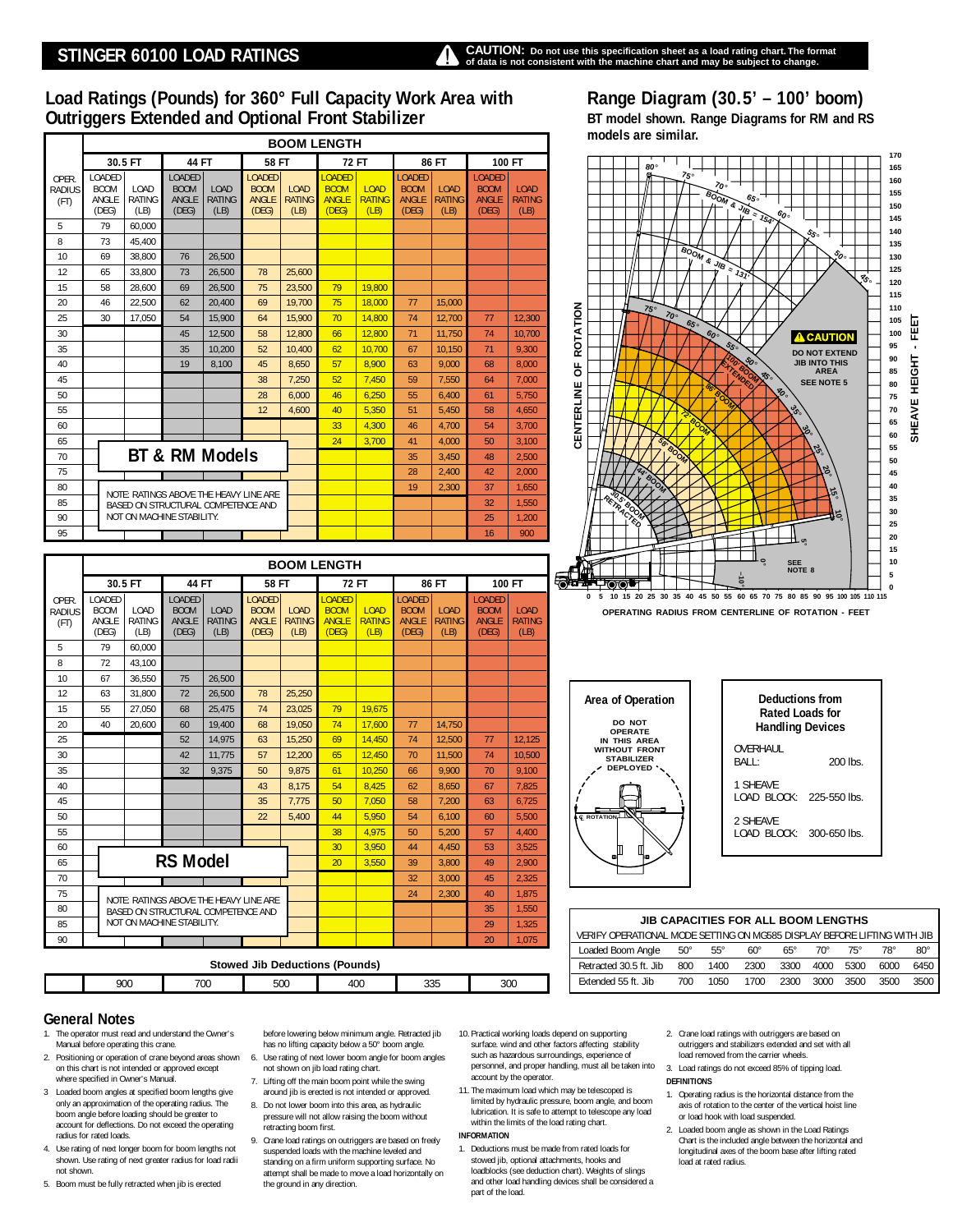|                   |                           | 1 Part Line              | 2 Part Line                                                | <b>3 Part Line</b>                                                  | 4 Part Line                                          | 5 Part Line                                             |
|-------------------|---------------------------|--------------------------|------------------------------------------------------------|---------------------------------------------------------------------|------------------------------------------------------|---------------------------------------------------------|
|                   |                           | D<br>OVERHAUL<br>$BAL -$ | <b>ONE</b><br><b>SHEAVE</b><br><b>LOAD</b><br><b>BLOCK</b> | $\Delta$<br><b>ONE</b><br><b>SHEAVE</b><br>$LOAD -$<br><b>BLOCK</b> | <b>TWO</b><br><b>SHEAVE</b><br>LOAD-<br><b>BLOCK</b> | <b>TWO</b><br><b>SHEAVE</b><br>$LOAD -$<br><b>BLOCK</b> |
| <b>Winch</b>      | Cable                     | <b>Lift and</b>          | <b>Lift and</b>                                            | <b>Lift and</b>                                                     | Lift and                                             | Lift and                                                |
|                   | <b>Supplied</b>           | <b>Speed</b>             | <b>Speed</b>                                               | <b>Speed</b>                                                        | <b>Speed</b>                                         | <b>Speed</b>                                            |
| <b>Standard</b>   | 5/8" Diam.                | $12.971$ lb.             | 25.942 lb.                                                 | 38.913 lb                                                           | 51.844 lb.                                           | 60.000 lb.                                              |
| <b>Stationary</b> | <b>IWRC XXIP</b>          | 75.6 fpm*                | 37.8 fpm*                                                  | $25.2$ fpm <sup>*</sup>                                             | $18.9~{\rm fm*}$                                     | $15.1$ fpm <sup>*</sup>                                 |
| <b>Winch</b>      | 5/8" Diam.                | $9080 h$ .               | 18.160 lb.                                                 | 27.240 lb                                                           | 36.320 lb.                                           | 45.400 lb.                                              |
|                   | <b>Rotation Resistant</b> | $75.6$ fpm <sup>*</sup>  | 37.8 fpm*                                                  | $25.2$ fpm <sup>*</sup>                                             | $18.9~{\rm fm*}$                                     | $15.1$ fpm $*$                                          |

| <b>Block Type</b>    | Rating               |
|----------------------|----------------------|
| <b>Overhaul Ball</b> | $6.5$ ton $(5.9$ mt) |
| 1 Sheave Block       | 17 ton (15.4 mt)     |
| 2 Sheave Block       | 30 ton (27.2 mt)     |

# **CAUTION**

Overload and anti-two-block systems must be in good operating condition before operating crane. Refer to Owners Manual.

Keep at least 3 wraps of loadline on drum at all times.

Use only 5/8" diameter cable with 45,400 lb. breaking strength on this machine.

\*First layer speed. For fourth layer speed, multiply \*value by 1.33, for burst speed, multiply by 1.7.

# **MOUNTING CONFIGURATIONS**



# **Behind Cab (BT) Mounting Configuration**

| (Neutral lock-up required for automatic transmission) |  |
|-------------------------------------------------------|--|
|                                                       |  |
|                                                       |  |
|                                                       |  |
|                                                       |  |





**Notes:** Some standard features for the optional mounting configurations will vary. Consult your Terex Cranes dealer or factory for chassis and mounting requirements.

# **Rear Mount (RM) Mounting Configuration**

| (Neutral lock-up required for automatic transmission) |  |
|-------------------------------------------------------|--|
|                                                       |  |
|                                                       |  |
|                                                       |  |
|                                                       |  |

# **Riding Seat (RS) Mounting Configuration**

| (Neutral lock-up required for automatic transmission) |  |
|-------------------------------------------------------|--|
|                                                       |  |
|                                                       |  |
|                                                       |  |
|                                                       |  |